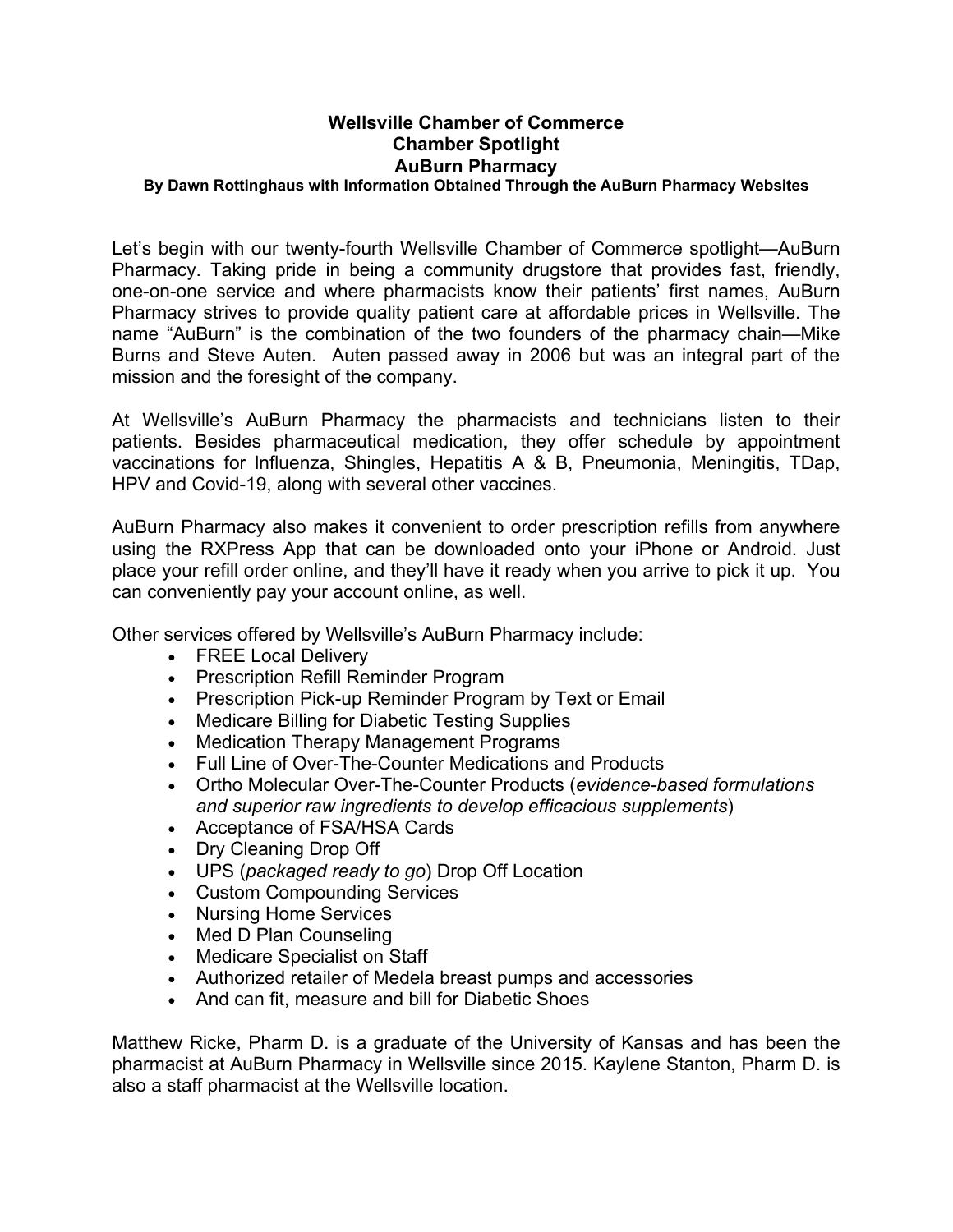AuBurn Pharmacy also utilizes the EZMed packaging system, which provides peace of mind in taking and administering medication at the right time every day. There is typically a small flat rate charge for this service, but financial assistance is available for those who qualify. With EZMed packaging, medications for each day are packaged into one bubble for easy dispensing. The AuBurn EZMed packaging systems helps patients manage their daily medications more efficiently.

With 29 AuBurn Pharmacies located in Kansas and Missouri, the Wellsville location has been serving the Wellsville community since 2006. It is located on the outskirts of Wellsville at 1012 Poplar St, Suite A, and they can be reached at (785) 883-2462. The pharmacy's hours of operation are Monday through Friday from 8:30 am to 6:30 pm and Saturdays from 8:30 am to 1 pm. Additional information can be obtained through their website at www.auburnpharmacies.com.

Wellsville's AuBurn Pharmacy continues the owners' motto, which is 'Mission before the Margin'. When they achieve their mission of making a difference in the lives of the Wellsville citizen's, with proper guidance and leadership, they know they will find success both socially and economically. AuBurn strives to be the pharmacy for all Wellsville residents, as they continue to care for the health of the community.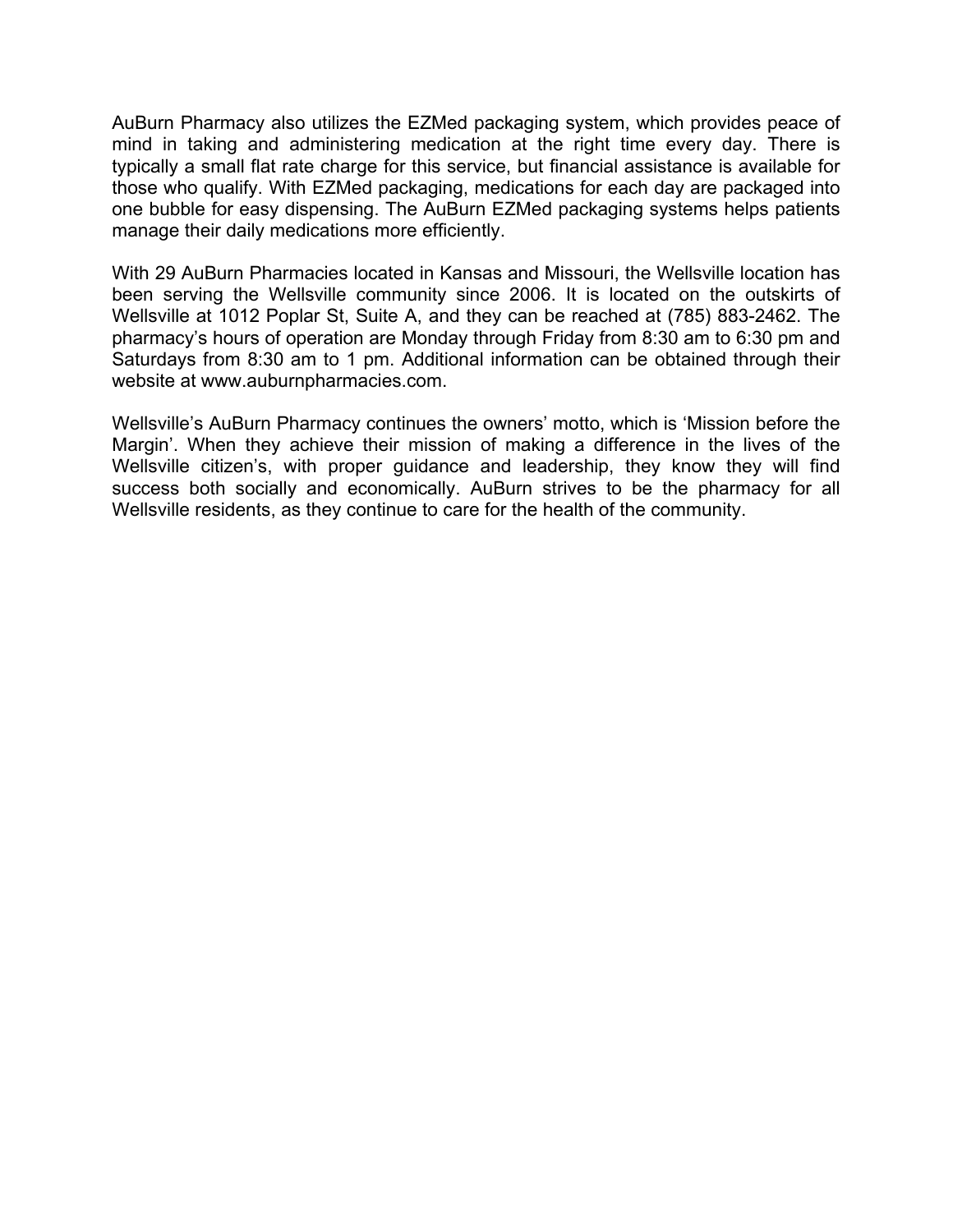